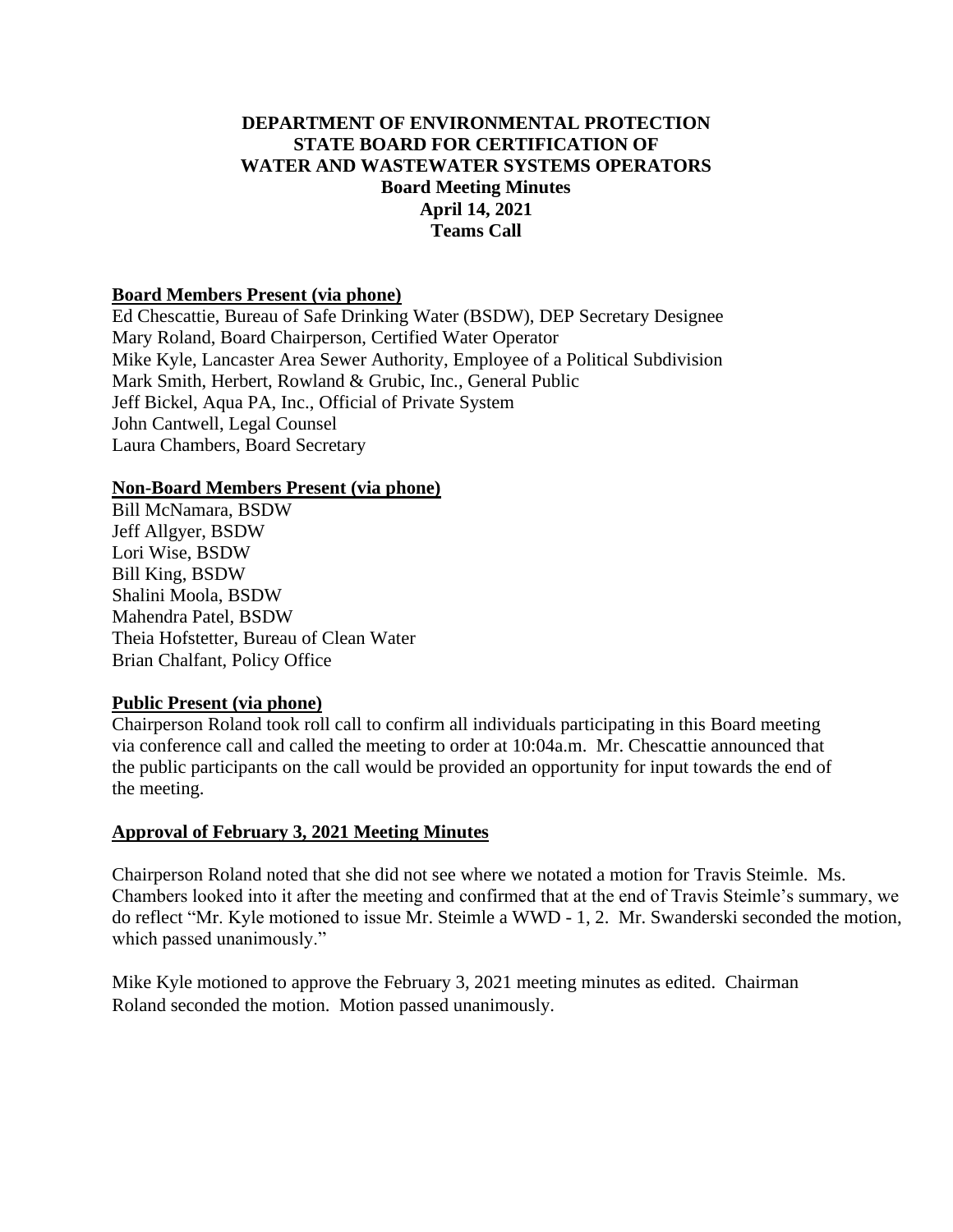# **Approval of New and Upgrade Applications**

Ms. Chambers presented the following new and upgrade license for Board consideration:

- 45 new water licenses
- 24 upgraded water licenses
- 43 new wastewater licenses
- 20 upgraded wastewater licenses

\*The Department received an upgrade request for Hector Rosado, whose reciprocity for WWD – 1,2,3 was approved at the February 3, 2021 Board Meeting. Mr. Rosado questioned why he was not approved for a class C license, and after some deliberation among Department staff (namely Ed Chescattie, Shalini Moola and Laura Chambers), it was decided that Ms. Chambers would call Mr. Rosado (that phone call happened on March 29, 2021) and explain that normally an operator may not upgrade a reciprocity request unless they have worked at a Pennsylvania plant for one year; however, in his specific case only, due to the fact that the plant at which Mr. Rosado has worked for the past several years was listed on his initial application and it is a system in Pennsylvania, the Department would consider the additional information submitted and present it to the Board for its consideration.

# *The Department's recommendation: The Board should please consider approving an upgrade to a Class C license for Mr. Rosado, given the unique extenuating circumstances of his license.*

Chairperson Roland motioned to approve all the new and upgraded license applications. Mr. Smith seconded the motion. Motion passed unanimously.

Mr. Kyle motioned to modify the reciprocity request to upgrade Mr. Rosado's license to a WWC – 1,2,3. Chairperson Roland seconded. Motion passed unanimously.

The Department received a downgrade request for William Douglas, which was included in the meeting materials I had sent out. After internal review and deliberation among Ed, Jeff Allgyer and his staff, and Op Cert staff, Lori Wise called Mr. Douglas and discussed his license being downgraded to a D, which he is fine with (he does not want to take the class E exam). The systems where applicant works are E plants. The Department's recommendation is to approve this downgrade request to a Class  $WD - 11$ , 12.

Ms. Chambers provided a summary of the downgrade request for William Douglas.

Chairperson Roland motioned to approve Mr. Douglas's downgrade to a  $WD - 11$ , 12. Mr. Bickel seconded the motion. Motion passed unanimously.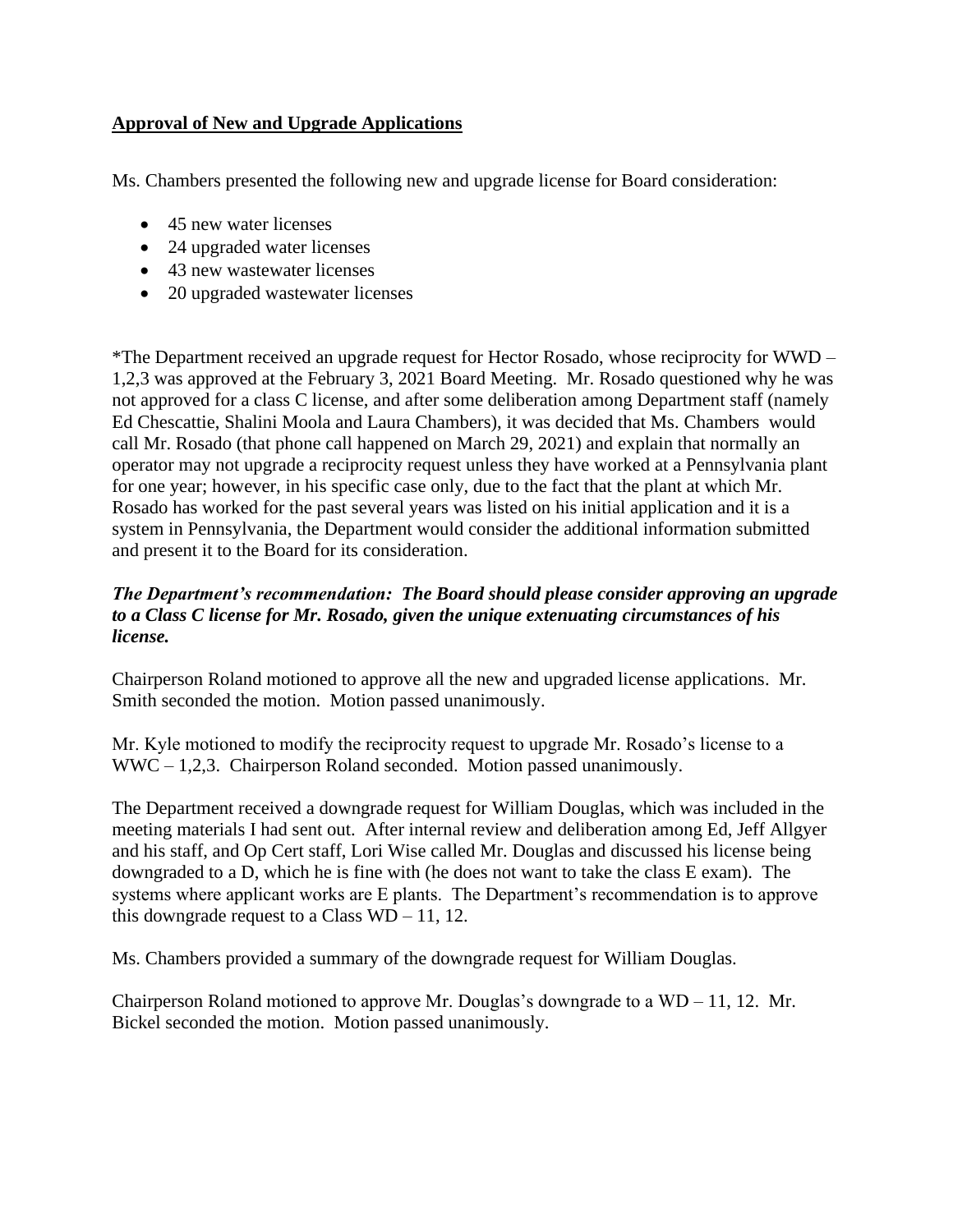## **Reciprocity Requests**

#### *Wastewater*

**Robert Giovanetti** – (\*originally presented at the February 3, 2021 Board Meeting.) Holds a New Jersey S2 Public Wastewater operator license, and an Industrial N2 wastewater license, both of which expire on September 30, 2021. The issue dates were not documented. His application documents 9 months' experience working at Wawa – Red Roof Campus WWTP, Permit No. 2315401, in Wawa, PA, which is a class D facility using subclass 1. His application documents 9 months' experience working at Wawa Food Market #909, Permit No. NJ0140767 in Millstone, NJ, which is a Class D facility using subclass 1. His application documents 9 months' experience working at Wawa Food Market #8300, Permit No. NJ0169030, in Southampton, NJ, which is a Class D facility using subclass 1. His application documents 9 months' experience working at Wawa Food Market & Gasoline Sales, Permit No. NJ0170330, in Mullica Hill, NJ, which is a Class D facility using subclass 1.

The part-time employment at these 4 facilities occurred during the same period of time and equates to a total of 3 years of operating experience.

An operator is required to have a minimum of 1 year experience in order to obtain a Pennsylvania Class D license. **Therefore, the Department's determination is that Mr. Giovanetti has documented the adequate experience relative to a WWD – 1.** 

Regarding the comparison of examination questions, the applicant passed water exams developed by ABC and administered in New Jersey. Please see the verification form completed by New Jersey Operator Certification staff, which details the experience requirements for the S2 level of certification in that state.

# *The Department's \*updated recommendation: The Board should please review the examination information provided and vote on whether Mr. Giovanetti has documented that he has passed a comparable examination in the State of New Jersey.*

Mr. Kyle motioned to approve Mr. Giovanetti's WWD – 1 license. Chairperson Roland seconded the motion. Motion passed unanimously.

**Karl Stephens** – Holds a Grade 3 Arizona Wastewater Treatment license, which was issued November 17, 2015 and expires September 30, 2021. His application documents 6 months experience working at Tall Timbers, which is a class B facility using subclasses 1, 2, 4. His application documents 4 months experience working at Woodmark, which is a class B facility using subclasses 1, 2, 4. His application documents 4 months experience working at Big Eddy, which is a class B facility using subclasses 1, 2, 4. His application documents 2 months experience working at Holly Lake Ranch, which is a class B facility using subclasses 1, 2, 4. His application documents 2 years, 11 months' experience working at Northwest Valley Reclamation Facility, in Sun City, AZ, which is a class B facility using subclass 1. His application documents 2 years, 3 months' experience working at City of Conroe WWTP, which is a class A facility using subclass 1.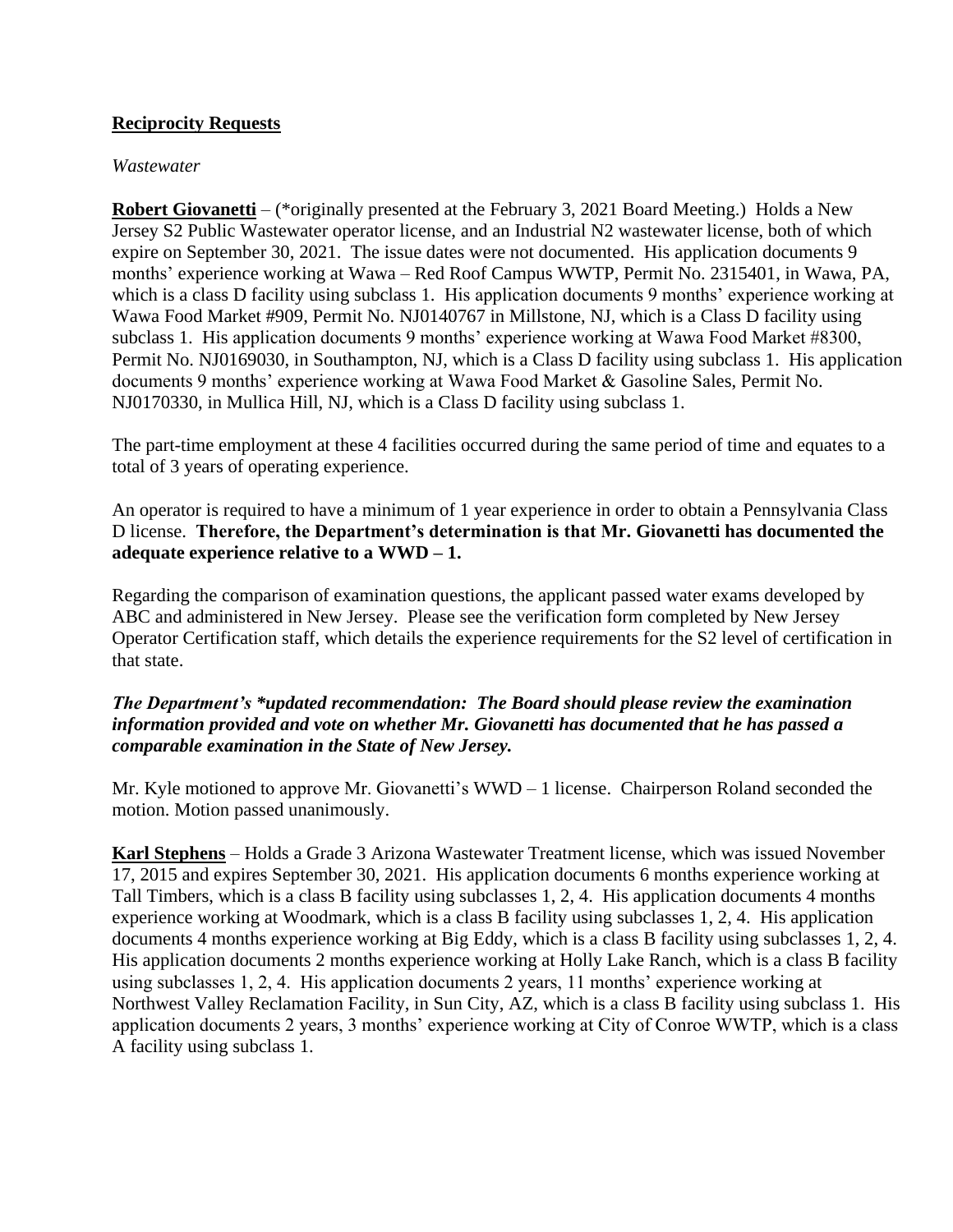The part-time employment at the 4 facilities (Tall Timbers, Woodmark, Big Eddy, and Holly Lake Ranch) occurred during the same period of time and equates to a total of 1 year, 3 months' of operating experience.

An operator is required to have a minimum of 3 years' experience in order to obtain a Pennsylvania Class B license. **Therefore, the Department's determination is that Mr. Stephens has documented the adequate experience relative to a WWB – 1, 2, 4.** 

Regarding the comparison of examination questions, the applicant passed wastewater exams developed by ABC and administered in Arizona.

## *The Department's recommendation: The Board should please review the examination information provided and vote on whether Mr. Stephens has documented that he has passed a comparable examination in the State of Arizona.*

Mr. Kyle motioned to approve Mr. Stephens' WWB – 1, 2, 4 license. Chairperson Roland seconded the motion. Motion passed unanimously.

**Charles Nester** – Holds Class H and Class IV wastewater licenses, which were issued August 5, 2020 and expires July 31, 2022. His application documents 16 years, 9 months' experience working at Morgantown Wastewater Treatment Plant, which is a class A facility using subclass 1.

An operator is required to have a minimum of 4 years' experience in order to obtain a Pennsylvania Class A license. **Therefore, the Department's determination is that Mr. Nester has documented the adequate experience relative to a WWA – 1.** 

Regarding the comparison of examination questions, the applicant passed Class IV Wastewater Exams in West Virginia. Please see the bottom portion of page 2 of the verification form for exam details.

# *The Department's recommendation: The Board should please review the examination information provided and vote on whether Mr. Nester has documented that he has passed a comparable examination in the State of West Virginia.*

Chairpeson Roland motioned to approve Mr. Nester's WWA – 1 license. Mr. Kyle seconded the motion. Motioned passed unanimously.

*Water*

**Wayne Buller** – (\*originally presented at February 3, 2021 Board Meeting.) Holds a New Jersey T2 Water Treatment license and a New Jersey W2 Water Distribution license, both of which expire on September 30, 2021. The issue dates were not documented. His application documents 3 years, 4 months' experience working at Allamuchy Twp. Water/Sewer, which is a class D facility using subclasses 7,8,9,10,11,12,13,14. An operator is required to have a minimum of 1 year experience in order to obtain a Pennsylvania Class D license. **Therefore, the Department's determination is that Mr. Buller has documented the adequate experience relative to a WD,E – 7,8,9,10,11,12,13,14.**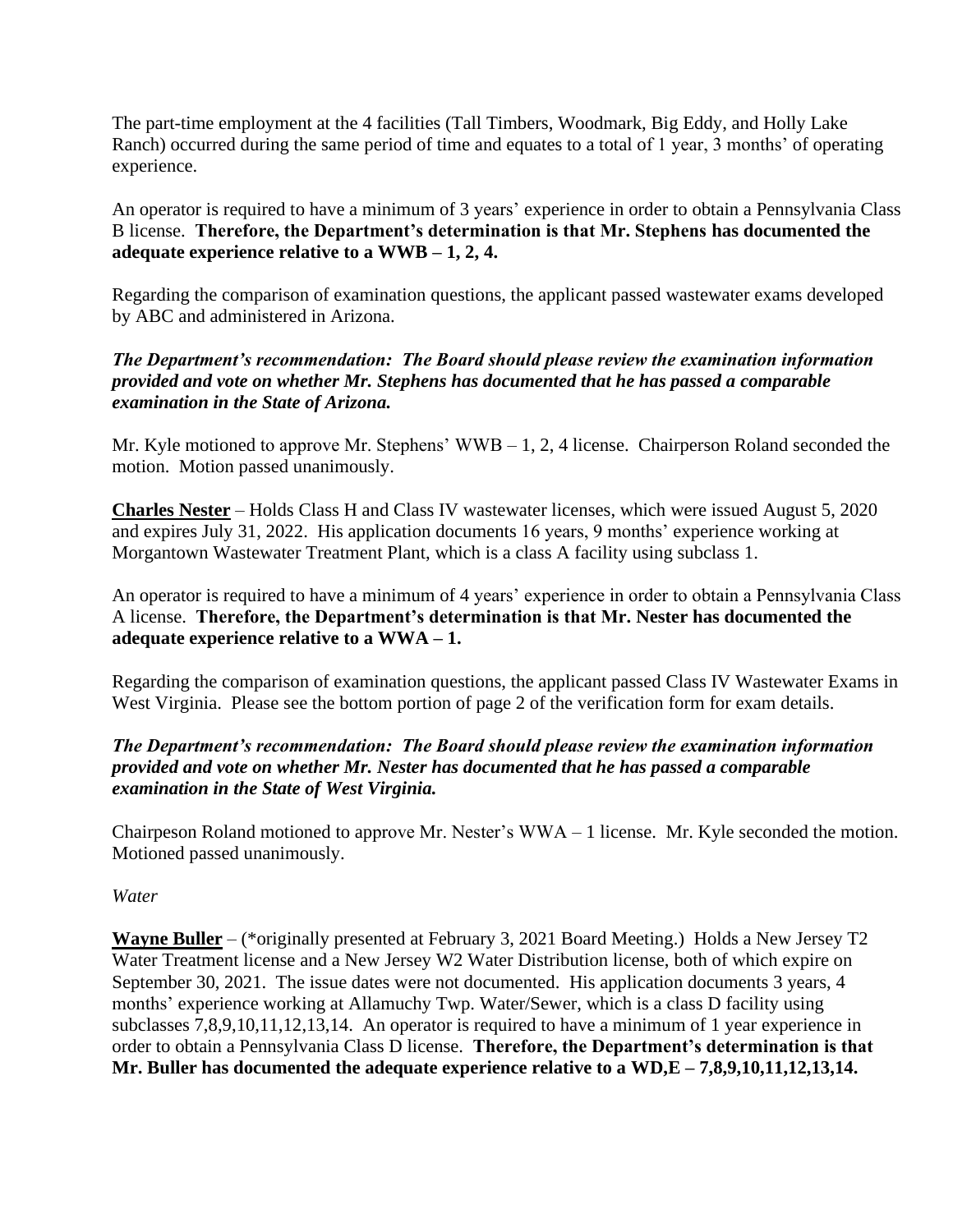Regarding the comparison of examination questions, the applicant passed water exams developed by ABC and administered in New Jersey. Please see the verification form completed by New Jersey Operator Certification staff, which details the experience requirements for the T-2 level of certification in that state.

## *The Department's \*updated recommendation: The Board should please review the examination information provided and vote on whether Mr. Buller has documented that he has passed a comparable examination in the State of New Jersey.*

Chairperson Roland motioned to approve Mr. Buller's WD,E – 7,8,9,10,11,12,13,14 license. Mr. Bickel seconded the motion. Motion passed unanimously.

**Jeremy McDowell** – Holds a New York IIB and D license that was issued to him on April 12, 2018 and expires on June 30, 2021. His application documents 1 year, 1 month experience working at Crosby Water Association, in Crosby, PA, which is a class D, E facility using subclasses 8 and 12. His application documents 4 years, 3 months' experience working at Village of Little Valley, in Little Valley, NY, which is a class C,E facility using subclasses 8 and 12. An operator is required to have a minimum of 1 year experience in order to obtain a Pennsylvania Class D license. **Therefore, the Department's determination is that Mr. McDowell has documented the adequate experience relative to a WC,E – 8,12.** 

Regarding the comparison of examination questions, the applicant took the Class IIB and D Water exams in New York. Please see the PDF attachments entitled "2011 Grade B" and "2011 Grade D" for details on the associated New York test content area. For a comparison of applicable Pennsylvania exams, please see the PDF attachment entitled "Operator Certification Examination Summary Overview."

## *The Department's recommendation: The Board should please review the examination information provided and vote on whether Mr. McDowell has documented that he has passed a comparable examination in the State of New York.*

Chairperson Roland motioned to approve Mr. McDowell's WC,E – 8,12 license. Mr. Smith seconded the motion. Motioned passed unanimously.

**David Hogrebe** – Holds a Delaware Water Supply Operator license that was issued to him on August 19, 2016 and expires on August 31, 2022. Mr. Hobrebe also holds a Maryland Water Treatment 3 license that was issued to him on September 1, 2020 and expires September 1, 2023. He obtained his Maryland license via reciprocity through Delaware. His application documents 5 years, 6 months' experience working at Artesian Water Main System, in Newark, Delaware, which is a Class A Facility using subclasses 4,5,6,7,8,9,10,11, and 12. His application documents 5 months experience working at Harborview Water Treatment Plant in Chesapeake City, Maryland, which is a class E system using subclasses 4,6,7,8,9,12. An operator is required to have a minimum of 4 years' experience in order to obtain a Pennsylvania Class A license. **Therefore, the Department's determination is that Mr. Hogrebe has documented the adequate experience relative to a WA,E – 4,5,6,7,8,9,10,11,12.** 

Regarding the comparison of examination questions, the applicant took the Water Supply Operator exams in Delaware. The verifier from Delaware (Keith Harrison) provided exam information via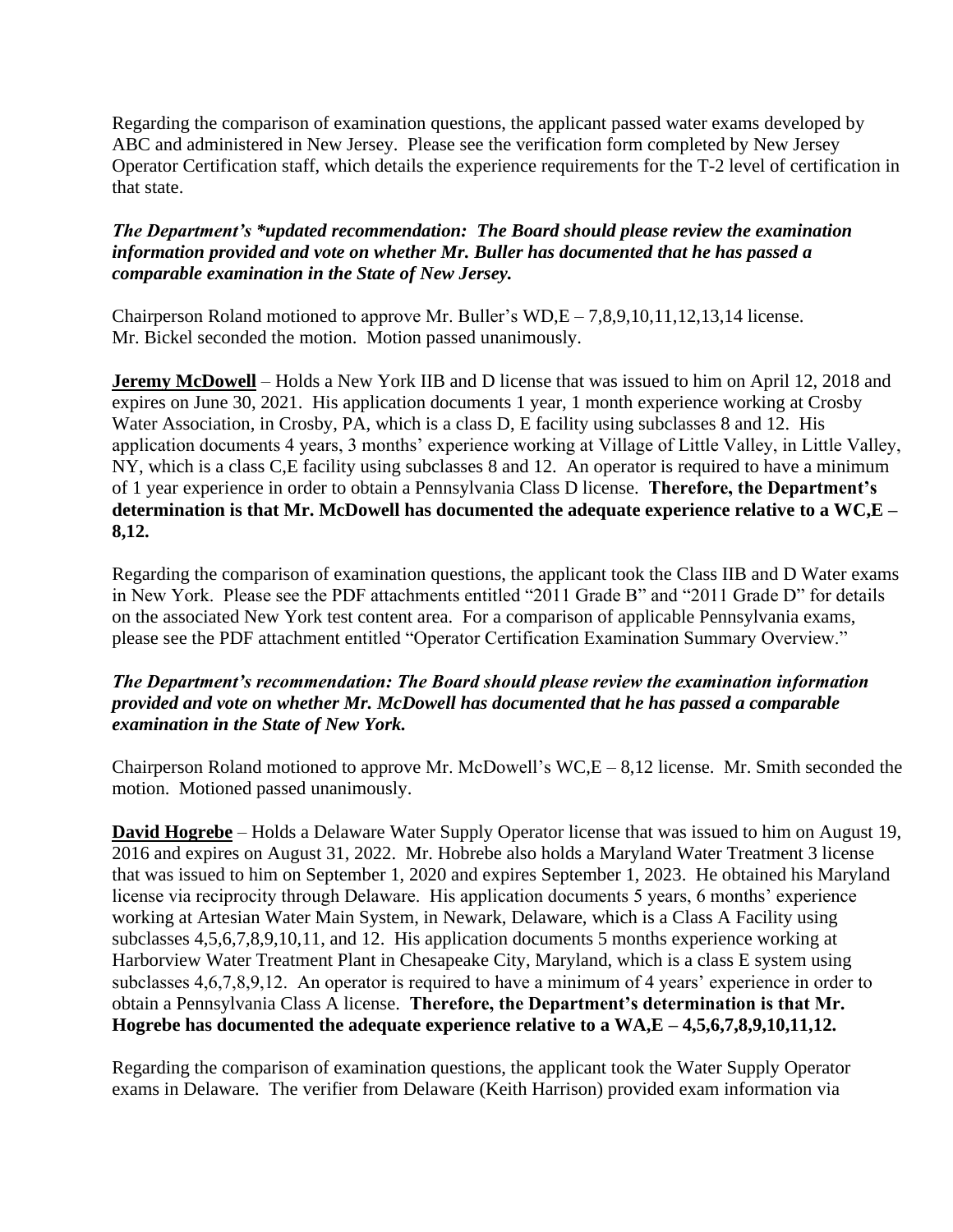appendix A. Mr. Harrison indicated in his email that the applicant took and passed exams in categories A, B, C, F, and G.

## *The Department's recommendation: The Board should please review the examination information provided and vote on whether Mr. Hogrebe has documented that he has passed a comparable examination in the State of Delaware.*

## **Chairperson Roland motioned to approve Mr. Hogrebe's WA,E – 4,5,6,7,8,9,10,11,12 license. Mr. Bickel seconded the motion. Motion passed unanimously.**

**Patrick Hough** – Holds a Virginia Class I Waterworks Operators license that was issued to him on September 30, 2005 and expires on February 28, 2023. His application documents 15 years, 10 months' experience working at Town of Leesburg, which is a class A facility using subclasses 1, 7, 8, 10, and 12. An operator is required to have a minimum of 4 years' experience in order to obtain a Pennsylvania Class A license. **Therefore, the Department's determination is that Mr. Hough has documented the adequate experience relative to a WA – 1,7,8,10,12.** 

Regarding the comparison of examination questions, the applicant passed water exams developed by ABC and administered in Virginia.

# *The Department's recommendation: The Board should please review the examination information provided and vote on whether Mr. Hough has documented that he has passed a comparable examination in the State of Virginia.*

Mr. Kyle motioned to approve Mr. Hough's WA – 1,7,8,10,12 license. Chairperson Roland seconded the motion. Motion passed unanimously.

**Braeden Luciano** – Holds a West Virginia Class 4 Drinking Water license that was issued to him on February 2, 2021 and expires on November 30, 2022. His application documents 6 years, 7 months' experience working at Berkeley County Public Service Water District Potomac plant, which is a Class A facility using subclasses 1,6,7,8,9,11,12,13. An operator is required to have a minimum of 4 years' experience in order to obtain a Pennsylvania Class A license. **Therefore, the Department's determination is that Mr. Luciano has documented the adequate experience relative to a WA – 1,6,7,8,9,11,12,13.**

Regarding the comparison of examination questions, the applicant took the Class IV Water exams in West Virginia. Please see the last page of the completed verification form for the associated West Virginia test content area. For a comparison of applicable Pennsylvania exams, please see the PDF attachment entitled "Operator Certification Examination Summary Overview."

## *The Department's recommendation: The Board should please review the examination information provided and vote on whether Mr. Luciano has documented that he has passed a comparable examination in the State of West Virginia.*

Chairperson Roland motioned to approve Mr. Luciano's WA – 1,6,7,8,9,11,12,13 license. Mr. Smith seconded the motion. Motion passed unanimously.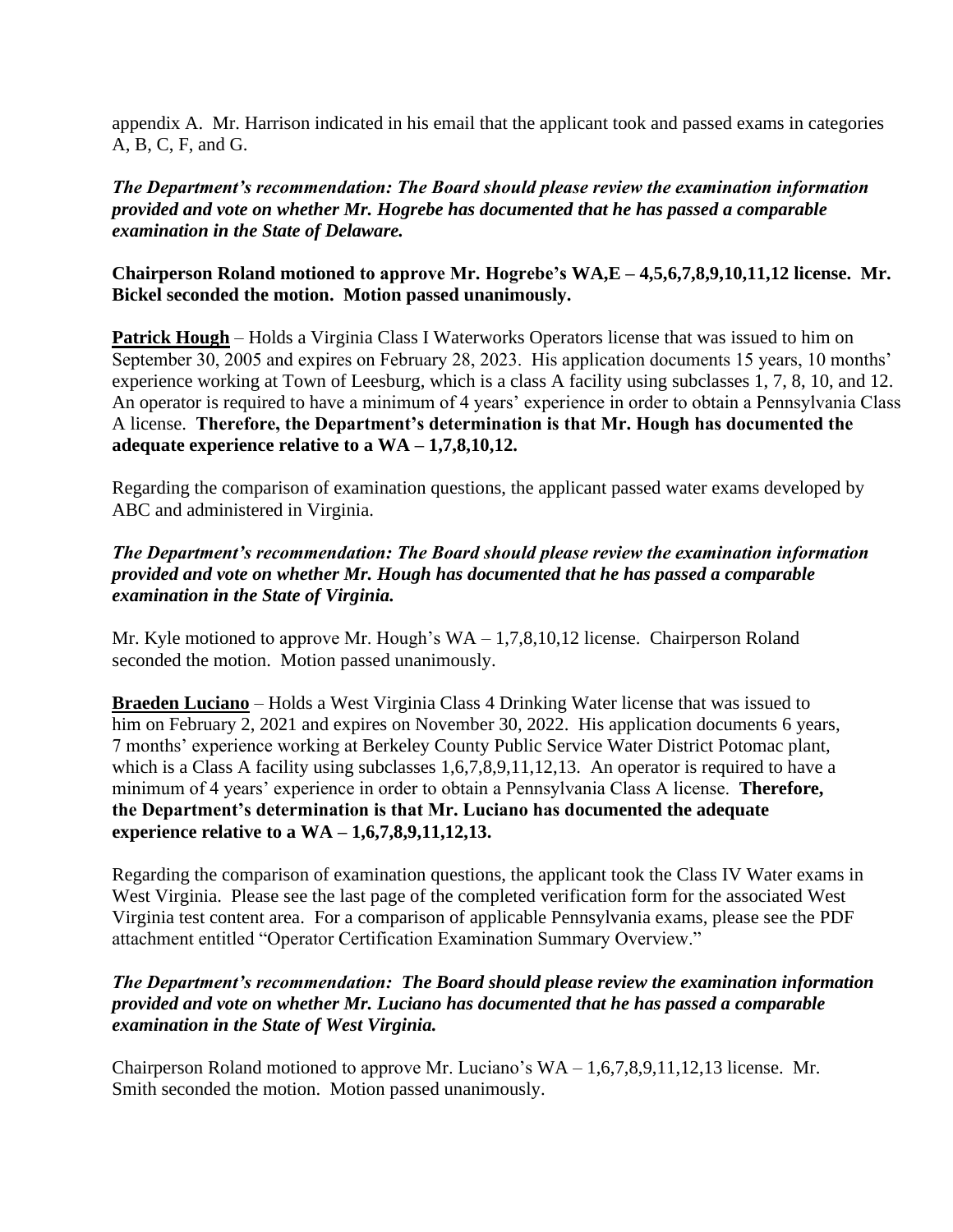### **Board Secretary Report**

Ms. Chambers introduced Vesna Nelson, our new Management Technician in Operator Certification.

## **Old and New Business**

Chairperson Roland provide a summary on the decision for Mark Smith and Jeff Bickel to alternate years serving as alternates to the Small Water Systems TAC Board. Mr. Chescattie motioned to appoint Mark Smith as the TAC Board alternate for 2021, and Jeff Bickel as the TAC Board alternate for 2022. Chairperson Roland seconded the motion. Motion carried unanimously.

Mr. Chescattie recommends having a TAC Board update as a standing agenda item for briefing from TAC members for recent TAC board meetings.

### **Comments from the Public**

The Board went into executive session at 11:30am to discuss extension requests.

The Board came out of executive session at 12:29pm.

# **Criminal History Report**

Wastewater Applicant 359040 requested certification for  $WWB,E - 1.4$ . Client was arrested September 29, 1992 for one count of Robbery (F1) offense date September 4, 1991. Disposition: Plead No Contest/Regional Correctional Facility/2 years, 6 months - 5 years/Costs. Paroled January 14, 1993 to July 15, 2003. One count of Receiving Stolen Property offense date November 15, 1991. Disposition: Plead Guilty/Regional Correctional Facility/Costs. Arrested August 12, 1992 for: One count of Receiving Stolen Property offense date November 26, 1991. Disposition: Plead Guilty/Regional Correctional Facility/Costs/Restitution. One count of Receiving Stolen Property offense date December 9, 1991. Disposition: Regional (NOTE: Disposition cut off on CHR page 2 of 3). Two counts of Receiving Stolen Property offense date June 1, 1992. Disposition (1<sup>st</sup> count): Plead Guilty/Regional Correctional Facility/6 months - 2 years/Restitution. Disposition (2nd count): Plead/Guilty/Regional Correctional Facility/11 months, 15 days - 2 years/Costs/Restitution. Paroled November 13, 1992 to July 15, 2003.

Recommendation: Based on the nature of the offenses (not related to water or wastewater), the length of time since the offenses, it is recommended that the certificate be approved for this applicant.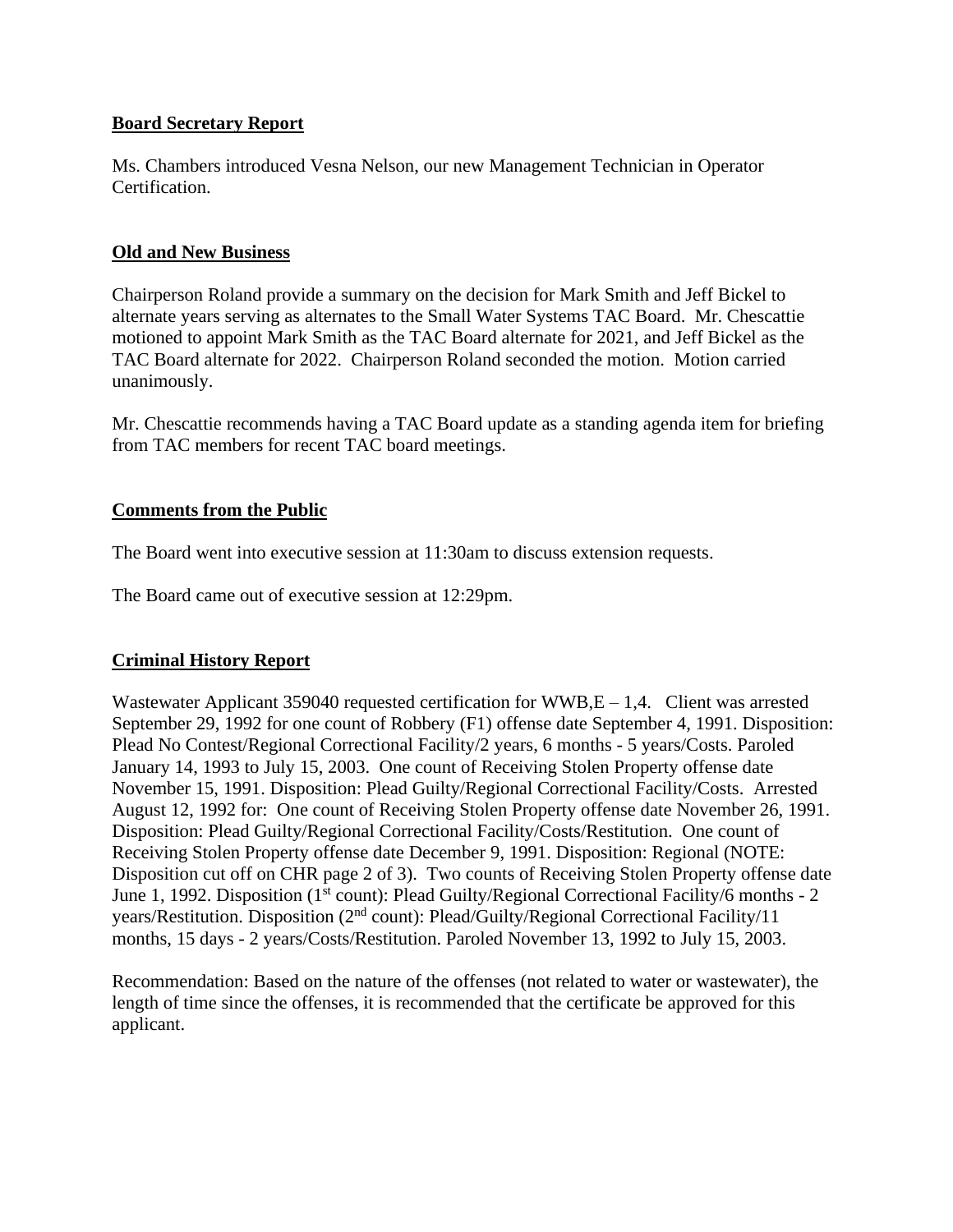### **Extension Requests**

**Operator 194008** – Has a water and a wastewater license, both of which expired on March 31, 2021. The operator was required to obtain 30 hours of training for his water and 30 hours of training for his wastewater and has currently obtained 22 hours for his water and 22 hours for his wastewater. His extension request claims that he sustained a serious workplace injury which impacted his ability to obtain his required training hours within his renewal cycle. His application does not specify a timeframe for the requested extension.

**Operator 244857** – Has a water license which expired on March 31, 2021. The operator was required to obtain 15 hours of training, and currently has obtained 6.5 hours. His extension request claims that he was unable to attend in-person classes due to COVID and that his home computer has not been working properly. He is requesting "a couple months" to obtain his remaining training hours.

**Operator 263919** – Has a water license which expired on December 31, 2020. The operator was required to obtain 15 hours of training, and currently has obtained 9 hours. His extension request claims that due to COVID his company (PA American Water) did not provide contact hours as they normally do. His application claims that he is registered for 15 hours' worth of classes, which will put him over the required amount of training hours. His application does not specify a timeframe for the requested extension.

**Operator 251493** – Has a water license which expired on December 31, 2020. The operator was required to obtain 30 hours for his water license and currently has obtained 4 hours. His extension request claims that he had had a career change but is now looking to get back into the water and wastewater field, and also mentions class rescheduling issues due to COVID. His application does not specify a timeframe for the requested extension.

**Operator 194179** – Has a water license which expired on March 31, 2021. The operator was required to obtain 30 hours of training, and currently has obtained 13 hours. His extension request claims that his family business suffered the loss of two service technicians in short succession and that the COVID crisis added to his inability to hire new employees or take training classes. His application does not specify a timeframe for the requested extension.

Chairperson Roland motioned to approve extension for Operator 194008 through April 30, 2021 contingent upon the Board Secretary receiving a legible copy of his extension request AND medical documentation from a medical professional by Monday, April 19, 2021. Mr. Bickel seconded the motion. Motion passed unanimously.

Chairperson Roland motioned to approve the extension for Operator 244857 through June 30, 2021. Mr. Chescattie seconded the motion. Motion passed unanimously.

Chairperson Roland motioned to approve the extension for Operator 263919 through March 31, 2021. Mr. Bickel seconded the motion. Motion passed unanimously